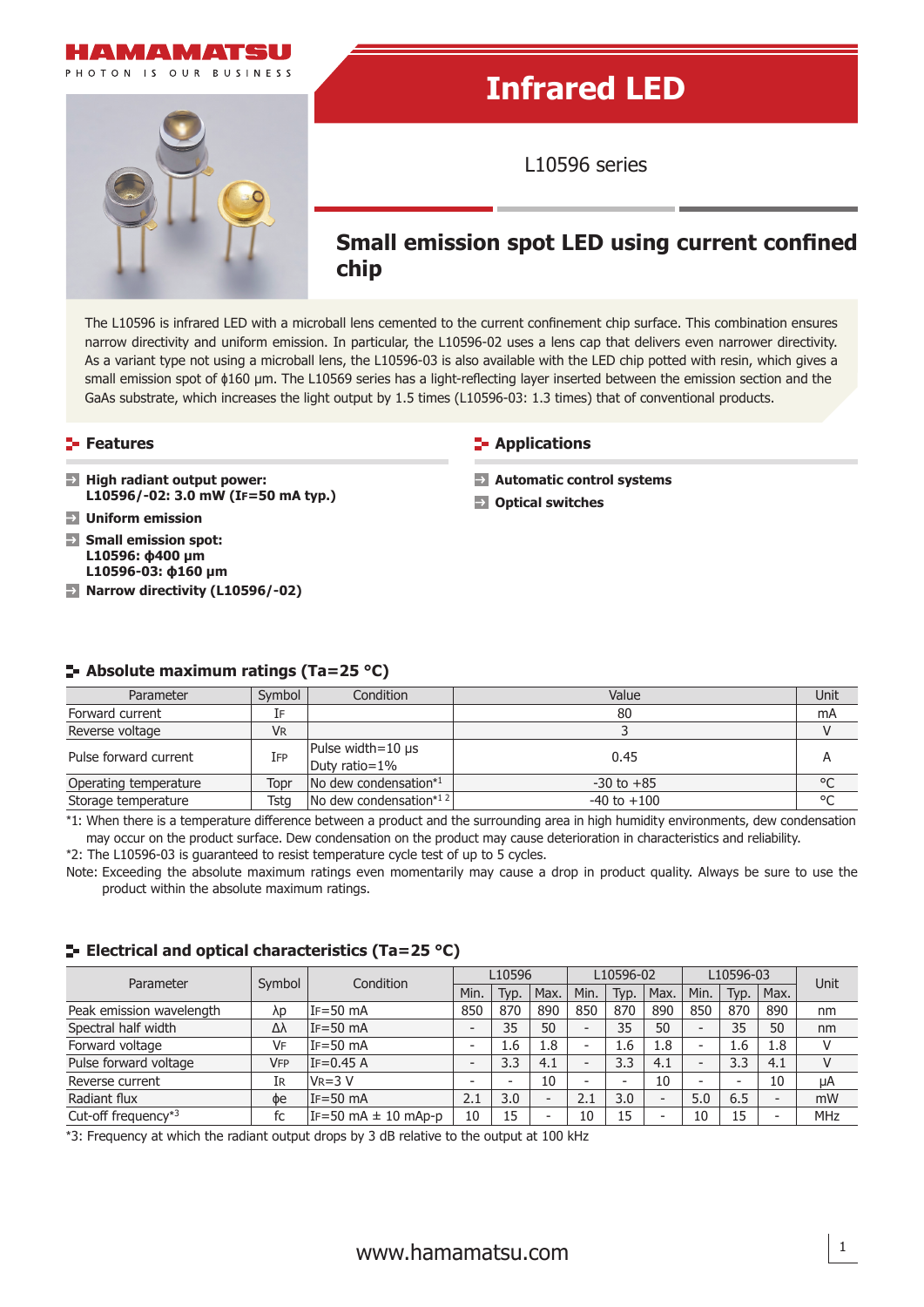

#### **Radiant flux vs. forward current**



**P**Directivity



\* L10596-03: Except for reflection ingredient of the base

KLEDB0307EB

# (Typ. Ta=25 °C, tw=100 µs, 0.1%) 1000 Forward current (mA) Forward current (mA) 100 10  $1 \over 1.0$ 1.0 1.5 2.0 2.5 3.0 3.5 Forward voltage (V)

**Forward current vs. forward voltage**

KLEDB0306EB

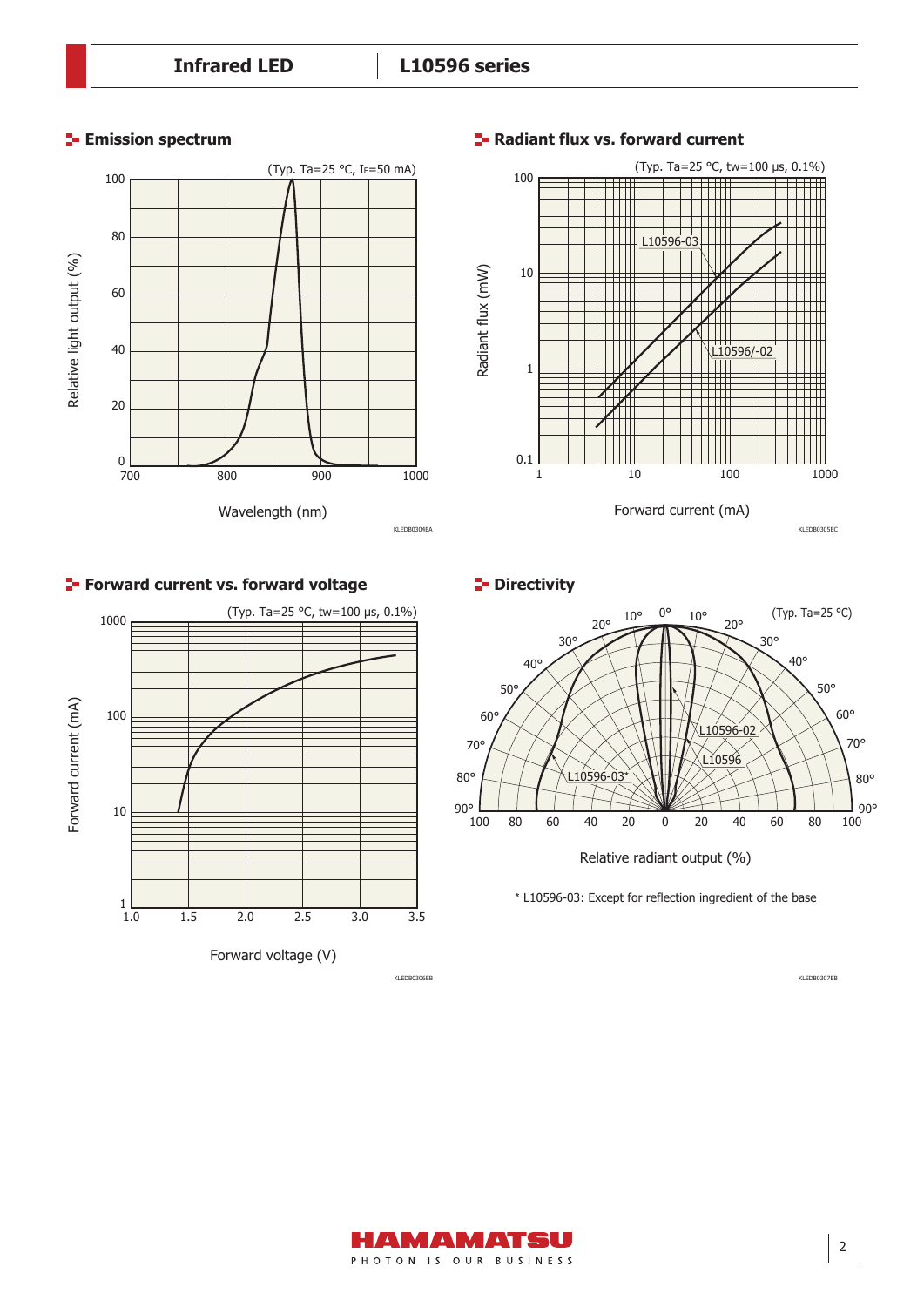

#### **Allowable forward current vs. duty ratio**



#### **Radiant output vs. ambient temperature Allowable forward current vs. ambient temperature**